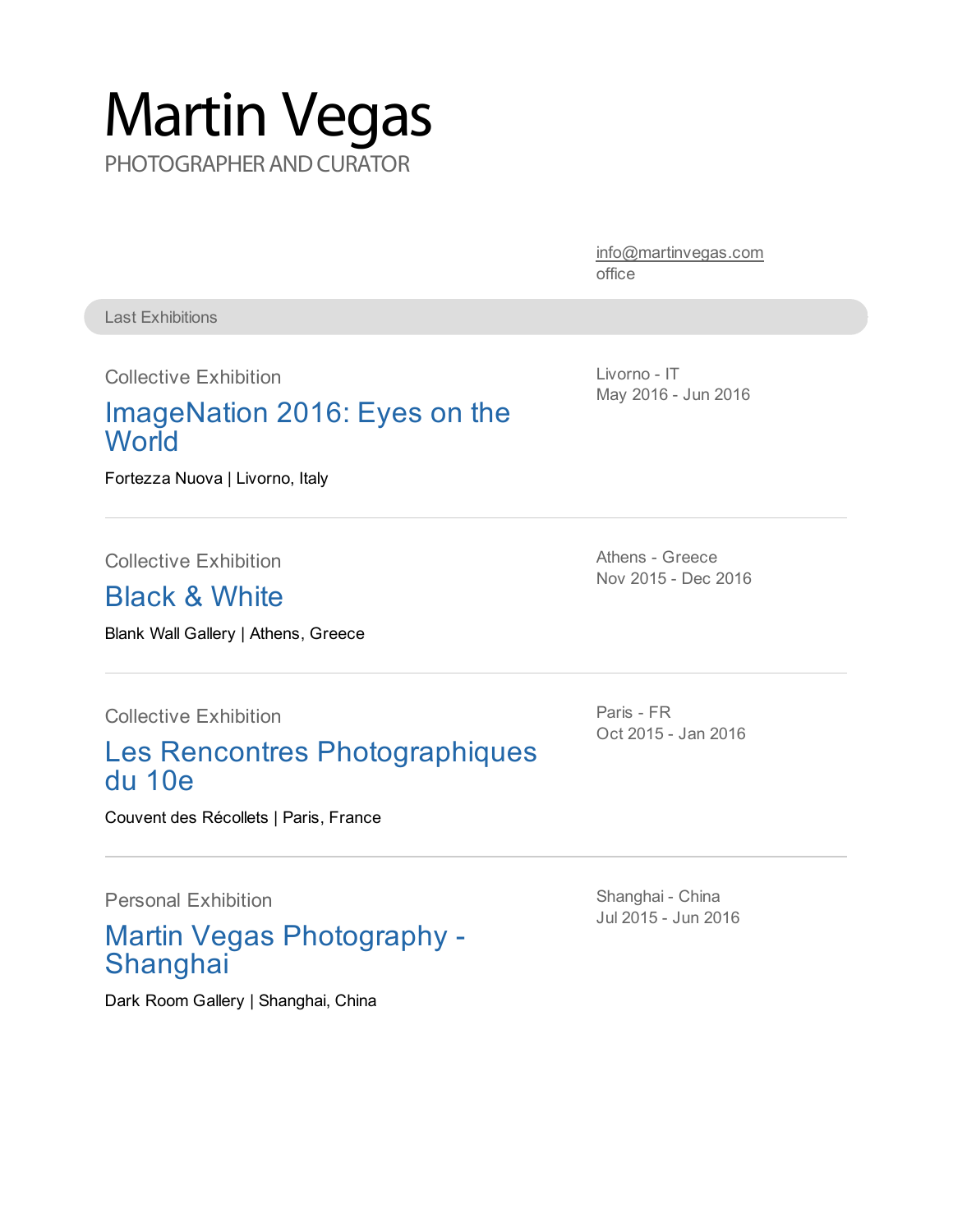Collective Exhibition

Onirico e Surreale

Merlino Bottega d'Arte | Firenze, Italy

Personal Exhibition

#### Martin Vegas Photography - Dubai

Arteberry Gallery | Dubai, UAE

Collective Exhibition

#### [DeFactory](http://www.imagenation.it/imagenation2015) pres. Image Nation 2015

Galleria Civica "G.B.Bosio" | Desenzano del Garda, Italy

Opere in permanenza

#### Martin Vegas

Centro d'Arte Malagnini | Saronno, Italy

Personal Exhibition

#### Martin Vegas

Sala Espositiva MOS | Palazzolo sull'Oglio, Italy

Collective Exhibition

#### DeFactory pres. Image Nation 2014

Galleria Civica "G.B.Bosio" | Desenzano del Garda, Italy

Firenze - IT Apr 2015 - Apr 2015

Dubai - UAE Jan 2014 - Feb 2015

Desenzano del Garda (BS) - IT Jan 2015 - Feb 2015

Saronno (VA) - IT Oct 2014 - Jun 2017

Palazzolo sull'Oglio (BS) - IT Sep 2014

Desenzano del Garda (BS) - IT Jan 2014 - Feb 2014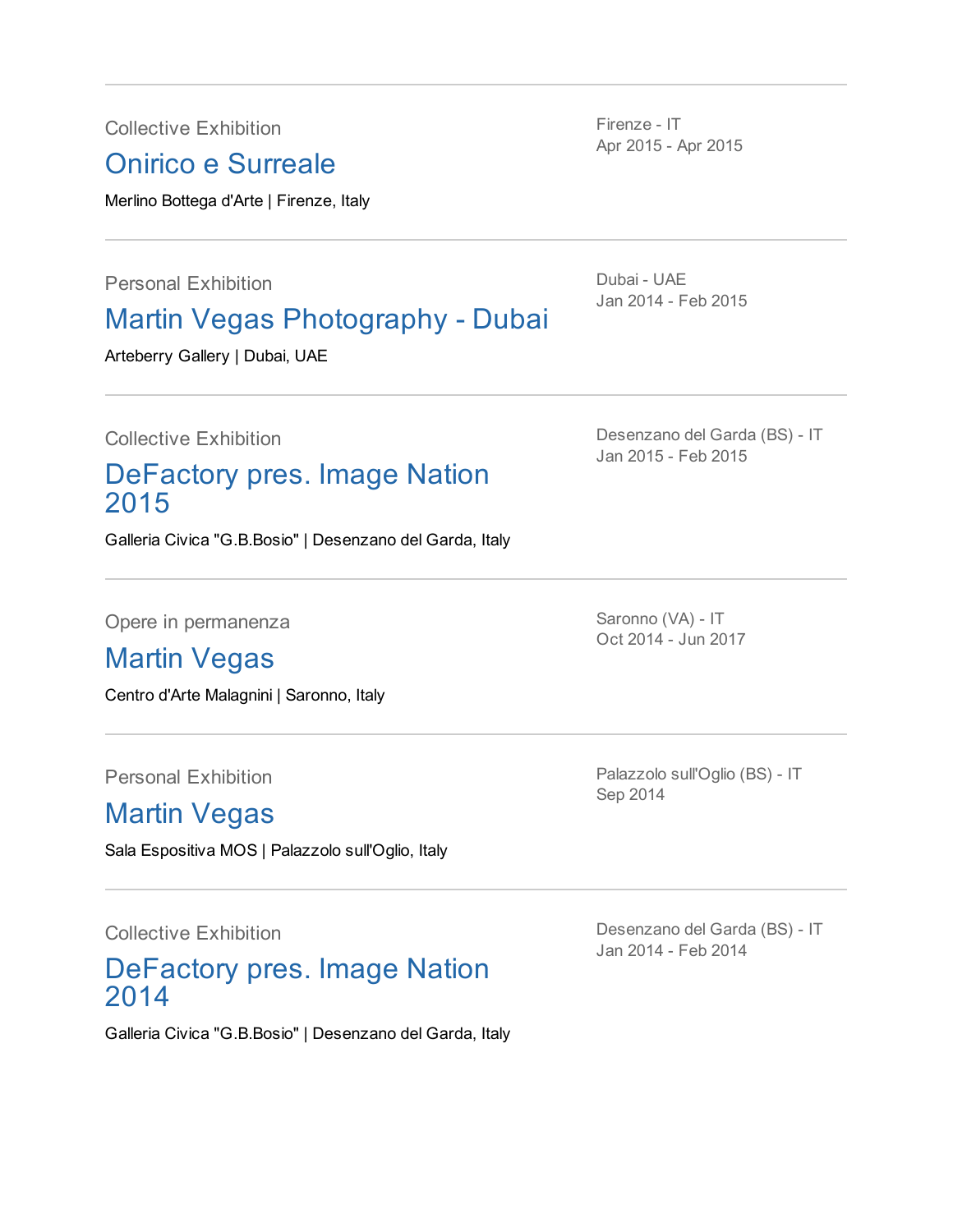Collective Exhibition

#### Les Rencontres Photographiques du 10e

Couvent des Récollets | Paris, France

Personal Exhibition

### [Midnight](http://www.clickblog.it/post/82227/midnight-in-paris-con-martin-vegas-e-yves-pires) in Paris

Martin Vegas Photography + Yves Pires Sculptures Art Club Gallery

**172, Rue de Rivoli - Paris** 

Paris - FR Oct 2013 - Nov 2013

Paris - FR Jul 2013

Collective Exhibition

#### [DeFactory](http://www.imagenation.it/imagenation-milano) pres. Image Nation

Visioni Contemporanee tra Immagine e Immaginazione Officine Creative Ansaldo

Via Tortona - Milano

Personal Exhibition

### [Searching](http://www.ilfattobresciano.it/?p=8960) the Sublime

Officina 9

Via Padova, 9 - Brescia

Personal Exhibition

#### **[Eternity](http://www.wsimagazine.com/it/diaries/agenda/arti/martin-vegas-e-monica-frisone-eternity_20130426115919.html#.UkCQc4aD7Qt)**

Martin Vegas & Monica Frisone Bellezza ed Estasi tra Pittura e Fotografia Galleria Elle

**Preganziol (Treviso) - IT** 

Brescia - IT May 2013

Preganziol (Treviso) - IT Apr 2013 - May 2013

Milano - IT Jun 2013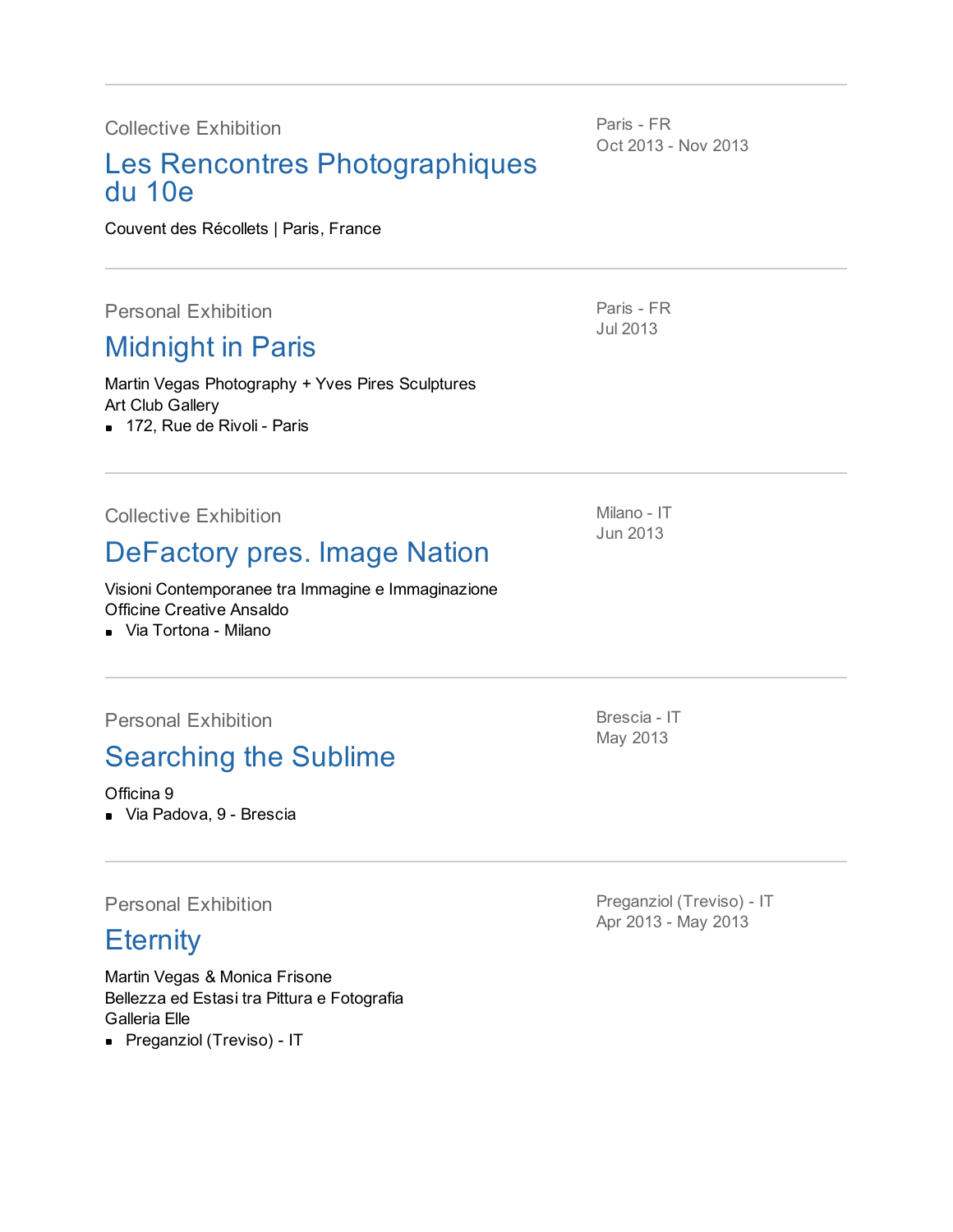Opere in Permanenza

#### Martin Vegas Photography

Centro d'Arte Malagnini | Saronno, Italy

Personal Exhibition

Paris, [Encore](http://www.clickblog.it/post/32581/paris-encore-dieci-anni-di-scatti-di-martin-vegas-al-manoir-des-batignolles)

Le Manoir de Batignolles | Paris, France

Saronno (Varese) - IT Dec 2012 - Dec 2014

Paris - FR Dec 2012 - Jan 2013

Personal Exhibition

### I'm Your Angel

DB Hotel Verona Airport and Congress | Verona, Italy

Collective Exhibition

#### **[DeFactory](http://www.ilcorrieredelgarda.info/2012/11/defactory-la-mostra-un-successo-per-14-fotografi-desenzanesi/)**

Galleria Civica "G.B.Bosio" | Desenzano del Garda, Italy

Collective Exhibition

#### Artisti e [Tendenze](http://www.artevarese.com/av/view/news.php?sys_tab=10000&sys_docid=8848&sjl=1)

Arsago Seprio | Varese, Italy

Collective Exhibition

[Game](http://www.clickblog.it/post/21787/martin-vegas-al-castello-di-bouffemont) of Arts

Chateau Bouffemont | Paris, France

Collective Exhibition

Art ou [Science?](http://www.facebook.com/events/216092631799174)

Cafe A / Couvent des Récollets | Paris, France

Nov 2012 - Jan 2013

Verona - IT

Desenzano del Garda (BS) - IT Nov 2012

Arsago Seprio (Varese) - IT Oct 2012

Paris - FR Sep 2012

Paris - FR Dec 2011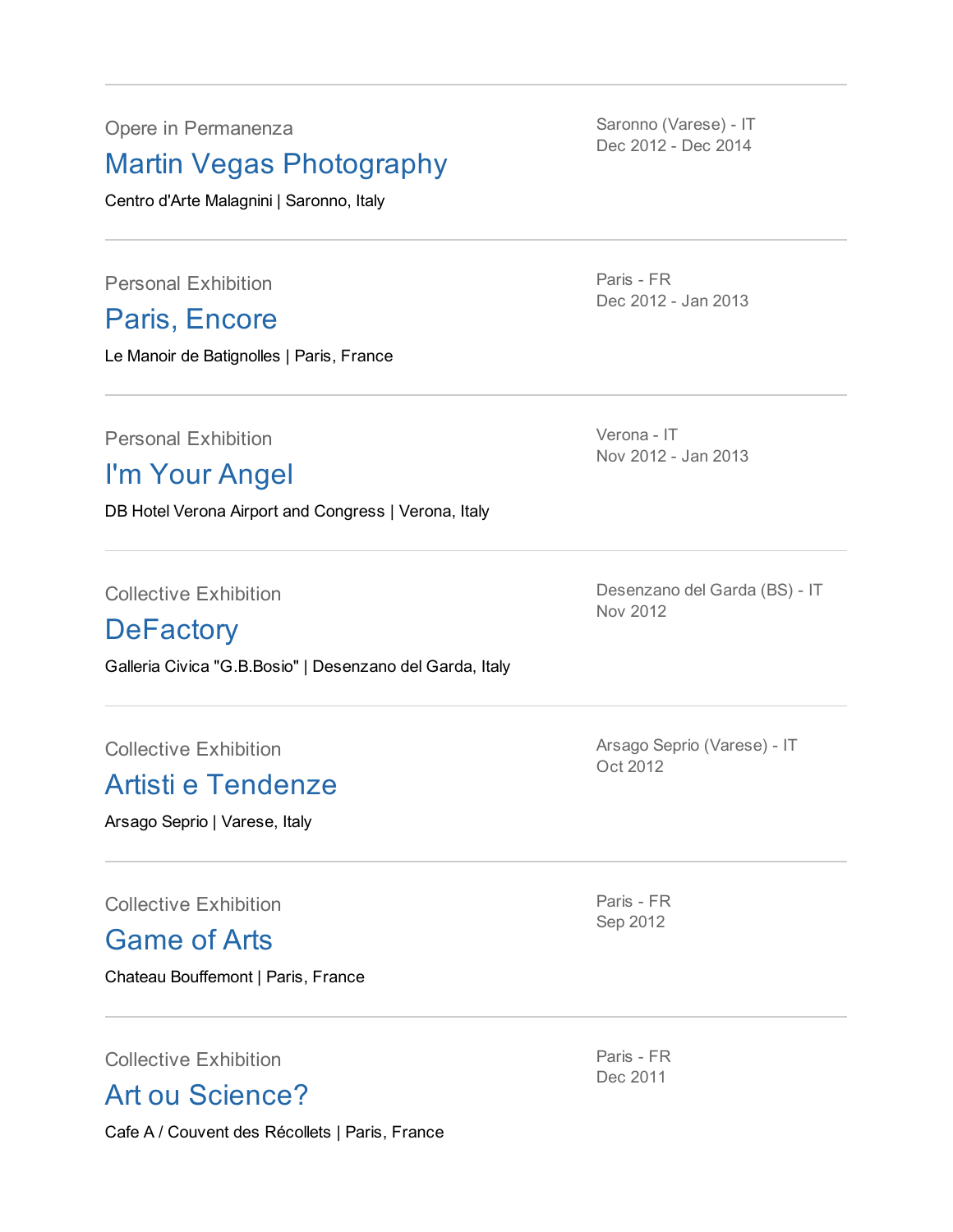Collective Exhibition

#### Collettiva Mitic Art Gallery

Piazza Abba | Sesto Calende, Italy

Collective Exhibition

#### [Angels](http://www.facebook.com/photo.php?fbid=10150385788995909&set=a.97992765908.86883.92945650908&type=1&theater) in New York

MiticArt Gallery

**305, 5th Avenue - New York** 

Collective Exhibition

#### Nuova [Percezione](http://www.exibart.com/profilo/eventiV2.asp?idelemento=115441) Visiva

Palazzo Fatta | Palermo, Italy

Personal Exhibition

#### Ethereal - Le Forme del Silenzio

Villa Fenaroli Palace | Brescia, Italy

Collective Exhibition

#### I'm Your Angel @ New York Art Expo

New York International ArtExpo | March 25 27, 2011

Collective Exhibition

#### Mostra Collettiva di Artisti Sirmionesi

Palazzo Callas | Sirmione, Italy

Sesto Calende (Varese) - IT Dec 2011 - Jan 2012

New York Nov 2011

Palazzo Fatta - Palermo IT Nov 2011

Brescia - IT Jun 2011

New York Mar 2011

Sirmione (Brescia) - IT Feb 2011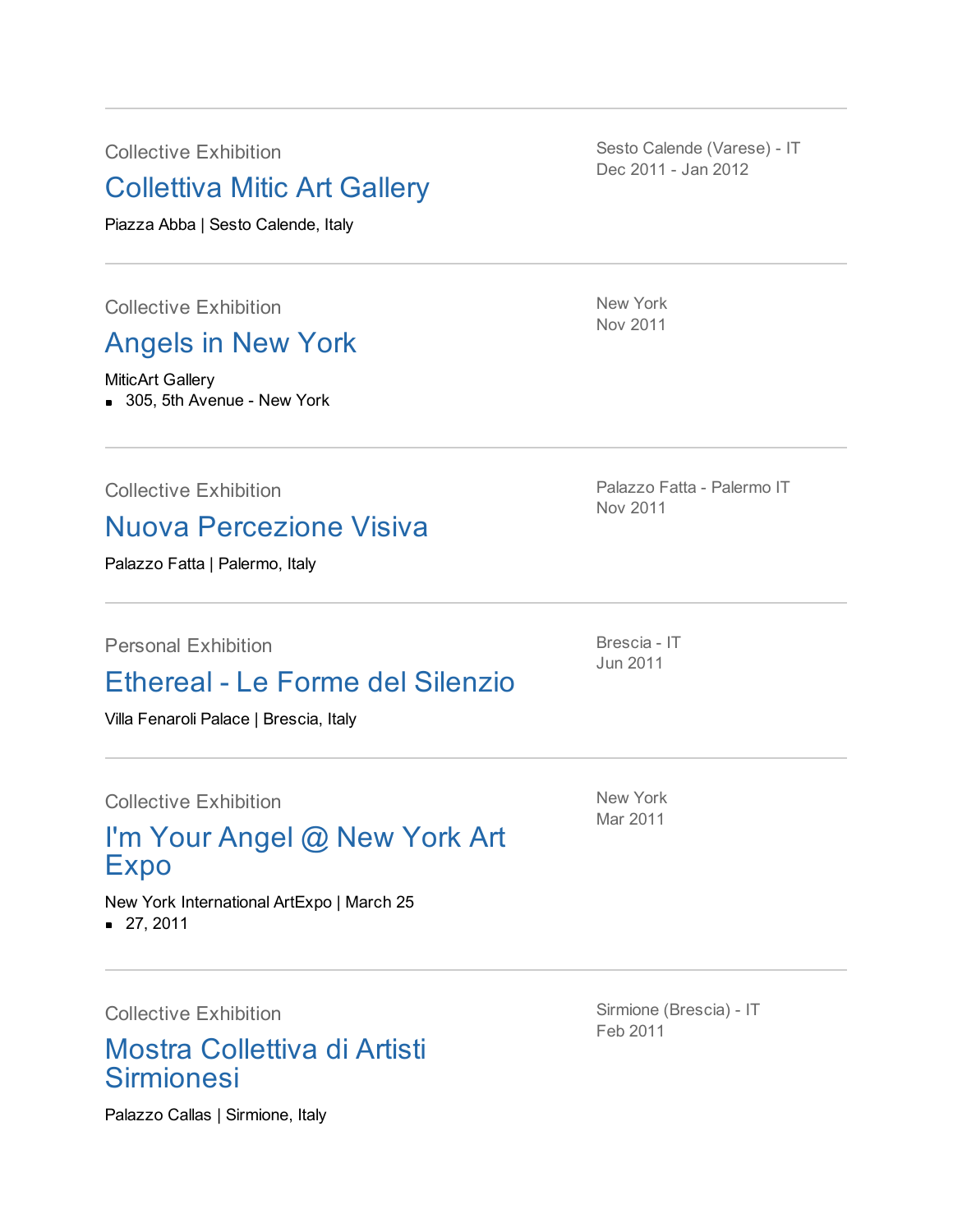Personal Exhibition

## Angeli: il Tormento e l'Estasi

Palazzo Martini | Cremona, Italy

Bio

Cremona - IT Jun 2010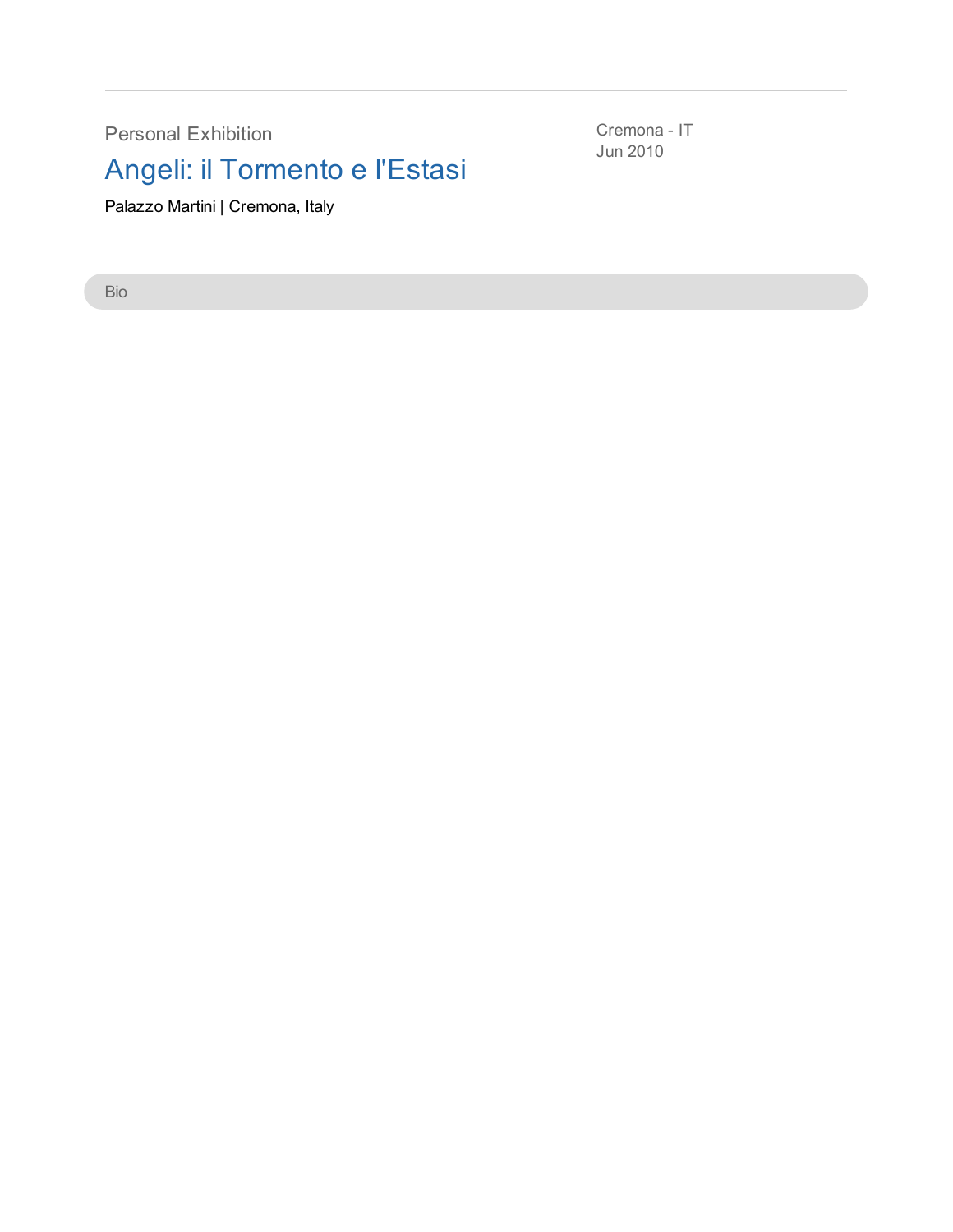#### Martin Vegas - Bio

As Henry Miller said, "Our destination is never a place but rather a new way of looking at things". In these few words the essence of the photography of Martin Vegas is clearly summed up. Where the beauty research does not only celebrate the beauty of classical art forms, as in his vibrating angels at the same time so poetic and full of pathos, but it also recalls places and spaces of our life that daily pass unnoticed.

And the dream drives us to the path of photography of Martin Vegas. A path made of ethereal, silent places, where everything is not only what it seems, but always contains a double personality. A different reading, which makes us ready to embrace new ways of interpretation.

Among the topics of Martin Vegas photography, we mention "Angels: the Grace and the Ecstasy", where statues, especially the neoclassical style ones, express all their grace and beauty in a visceral way.

In urban photography, composition is mainly achieved through subtraction, often isolating the subject from the chaotic environment of the city that can be London, Paris, Rome or New York, but, stripped of its postcard image, inevitably assumes a dreamy look. The author shows us a city that tries to revalues itself without fearing the most unbridled technological contemporary modernism. Unlike the Metropolis of Fritz Lang, where the unrest and the class struggle become exasperating, in the photography by Martin Vegas the viewer creates his own city whilst he gazed at it, making it alive, throbbing, real and tangible.

Since 2011 he exhibits his works in New York, Paris, Italy, Dubai and Shanghai.

#### ITA:

Come diceva Henry Miller, la nostra destinazione non è mai un luogo, ma un nuovo modo di guardare le cose. In queste poche chiare parole è riassunta l'essenza della fotografia di Martin Vegas.

Dove la ricerca estetica non si limita a celebrare la bellezza delle forme classiche dell'arte, come nei suoi Angeli vibranti e allo stesso tempo poetici e pieni di pathos, ma anche a rivalutare i luoghi e gli spazi della nostra vita che quotidianamente passano inosservati.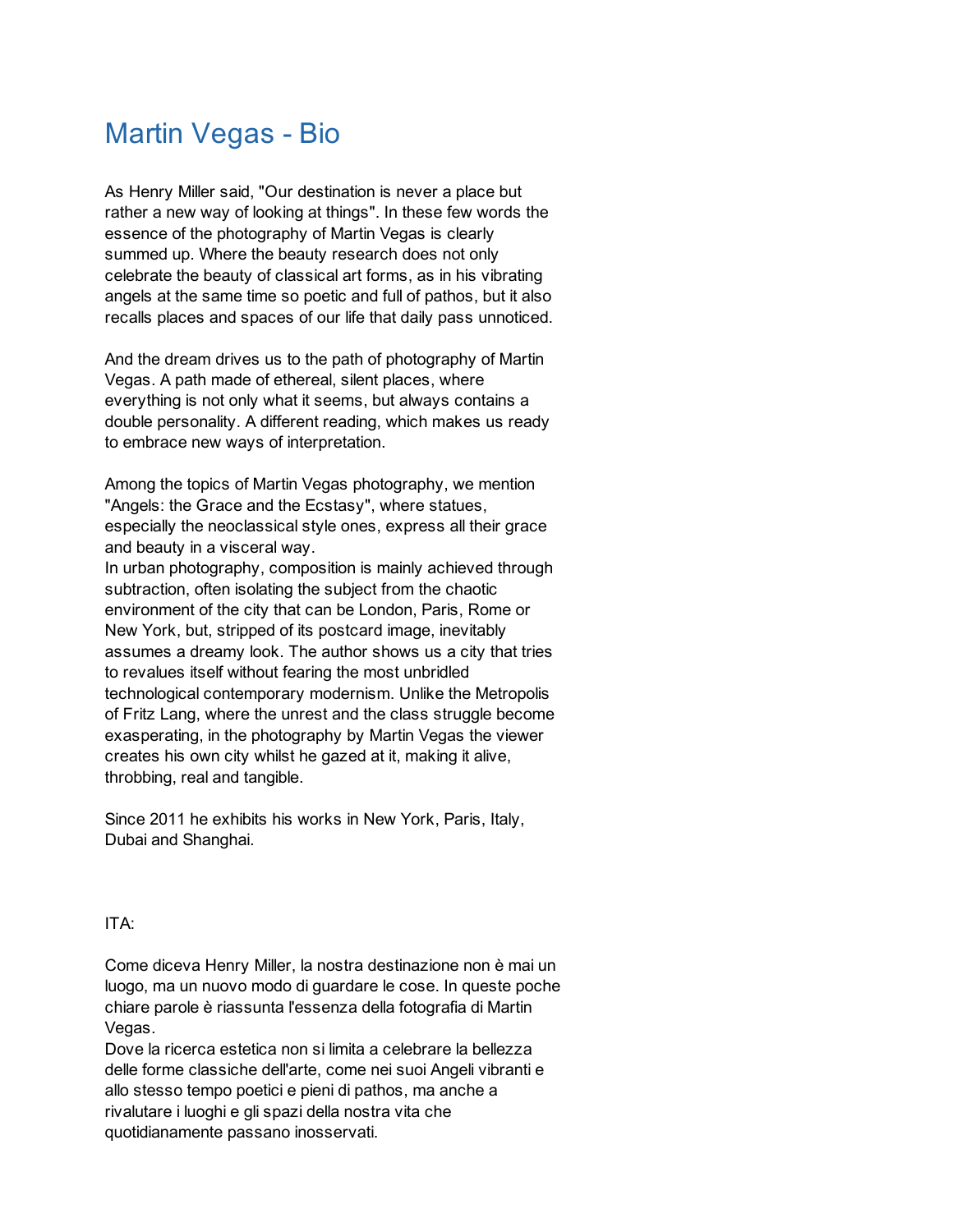Ed è proprio il sogno che ci guida nel percorso fotografico di Martin Vegas. Un cammino fatto di luoghi eterei, silenti, dove ogni cosa non si limita ad essere unicamente ciò che sembra, ma racchiude sempre una doppia anima. Una lettura "altra", che ci rende pronti ad abbracciare nuove strade interpretative.

Tra i temi della fotografia di Martin Vegas, citiamo "Angeli: la Grazia e l'Estasi", dove le statue, soprattutto di stile neoclassico, esprimono in modo viscerale tutta la loro grazia e bellezza.

Nella fotografia urbana, la composizione avviene soprattutto per sottrazione, spesso isolando il soggetto dal contesto caotico della città. Può essere Londra, Parigi, Roma o New York, ma spogliata della propria icona da cartolina postale, assume inevitabilmente un'aria sognante. L'autore ci mostra una città che cerca di rivalutarsi pur senza temere il più sfrenato modernismo tecnologico contemporaneo. Diversamente dal Metropolis di Fritz Lang, dove l'inquietudine e la lotta di classe diventano esasperanti, nella fotografia di Martin Vegas è lo spettatore che crea la sua città nel momento in cui la contempla, rendendola viva, pulsante, reale e tangibile.

Nel Marzo 2011 espone le sue opere a New York, all'interno di un progetto con altri artisti italiani. Successivamente espone in Italia, a Parigi, Dubai e Shanghai.

#### FRA:

Comme disait Henry Miller: ''Notre destination, ce n'est jamais un lieu mais plutôt une nouvelle manière d'aborder les choses''. Ces quelques mots résument l'essence même de la photographie de Martin Vegas. Où la recherche esthétique ne se limite pas à célébrer la beauté des formes classiques de l'art, comme avec ses anges vibrants, poétiques et bouleversants d'émotions, mais aussi à repenser les lieux et les espaces de nos vies, lesquels passent quotidiennement inaperçus.

C'est justement le rêve qui nous guide dans le parcours photographique de Martin Vegas. Une promenade faite de lieux éthérés, silencieux, où chaque chose ne se limite pas à être uniquement ce qu'elle semble être, mais dévoile une double âme. Une lecture ''autre'', qui nous rend prêts à embrasser de nouvelles routes interprétatives.

Parmi les thèmes de la photographie de Martin Vegas on cite: ''Angeli: la Grazia e l'Estasi'' (Anges: la Grâce et l'Extase) où